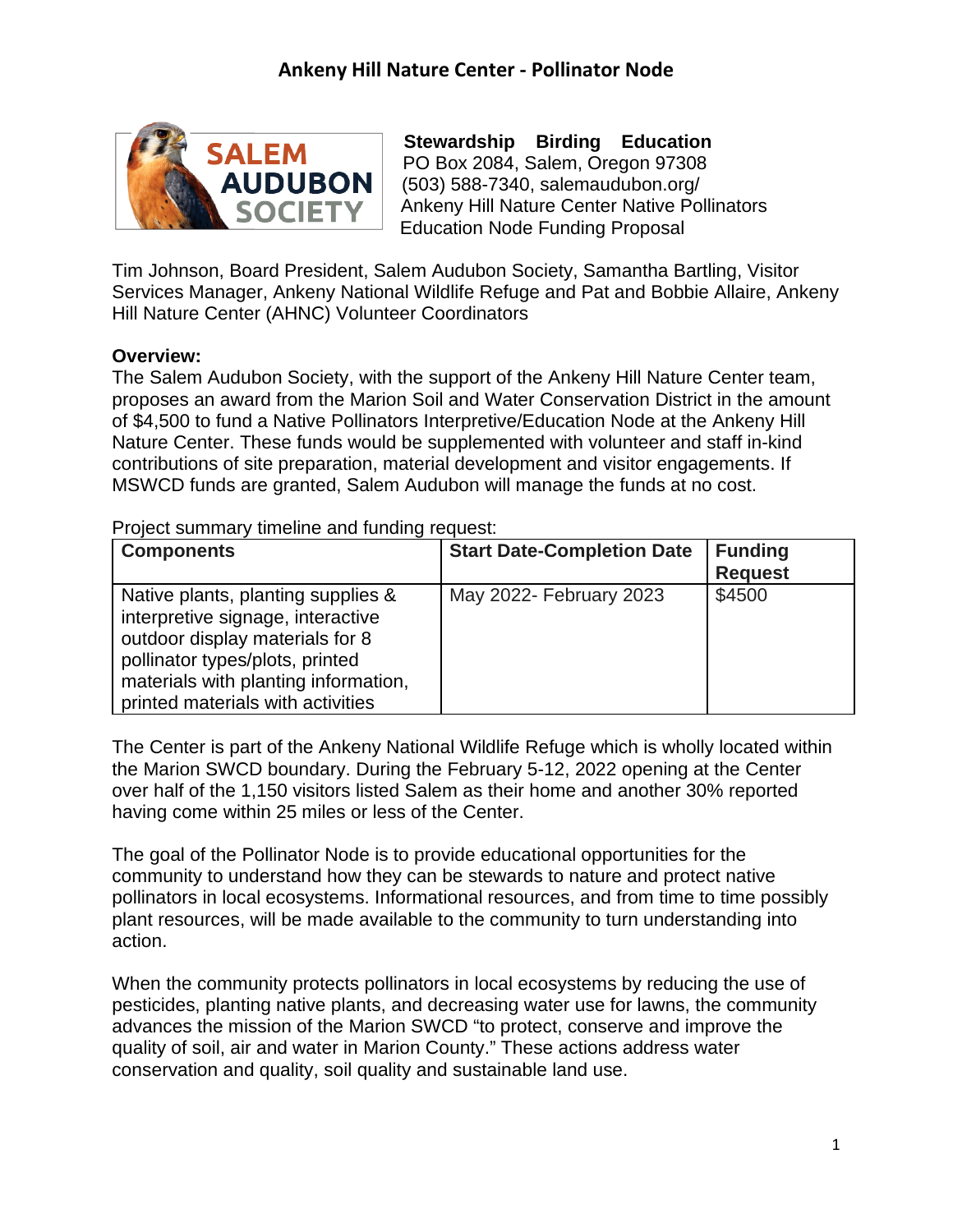According to the Xerces Society for Invertebrate Conservation "Pollinators are essential to our environment. The ecological service they provide is necessary for the reproduction of over 85% of the world's flowering plants, including more than two-thirds of the world's crop species. The United States alone grows more than 100 crops that either need or benefit from pollinators, and the economic value of these native pollinators is estimated at \$3 billion per year in the U.S. Beyond agriculture, pollinators are keystone species in most terrestrial ecosystems. Fruits and seeds derived from insect pollination are a major part of the diet of approximately 25% of all birds, and of mammals ranging from red-backed voles to grizzly bears.

Unfortunately, in many places, the essential service of pollination is at risk from habitat loss, pesticide use, and introduced diseases."

Further, native pollinators are a prerequisite for not only healthy rural ecosystems but for healthy, resilient green spaces and urban ecosystems.

Objectives for the approximate 100' x 40' space in this node which would help visitors "discover the world of native pollinators" include:

- Create an educational site that raises public awareness about the importance of native pollinators to the ecology, the food chain and food webs.
- Explain the pollination process.
- Familiarize the public with various types of native pollinators such as mason bees, mining bees, bumblebees, butterflies, moths, hummingbirds and more for identification purposes.
- Demonstrate how native plants attract and sustain migratory and non-migratory native pollinators throughout the seasons and throughout the pollinator life cycle.
- Demonstrate representative mini-habitats for native pollinators that visitors can replicate outside the Center/Refuge.
- Explain threats to pollinators.

The mission statement of the Ankeny Hill Nature Center (AHNC), which is part of the Ankeny National Wildlife Refuge is:

#### "*The Center provides educational and interpretive opportunities to connect people with nature and to instill a sense of environmental stewardship."*

The interpretive plan for AHNC states: "An Education Node is one of several overlooks or stations … where both self-guided interpretation and guided programming can occur. Each node has a theme (e.g. oak savanna and upland prairie, emergent wetland, Native American life—past and present, wet prairie habitat, etc.) and encourages interactive learning."

The planned Pollinator Node is next to the Gehlar Hall outdoor classroom on the Little Loop Trail. It has an assortment of widely planted native shrubs and a small selection of native forbs and some invasive species. The Pollinator Node is within a 23 acre plus area of restored upland prairie. Restoration of the adjacent wetland, Peregrine Marsh, started in 2015. Upland prairie restoration began in 2016. The upland prairie area has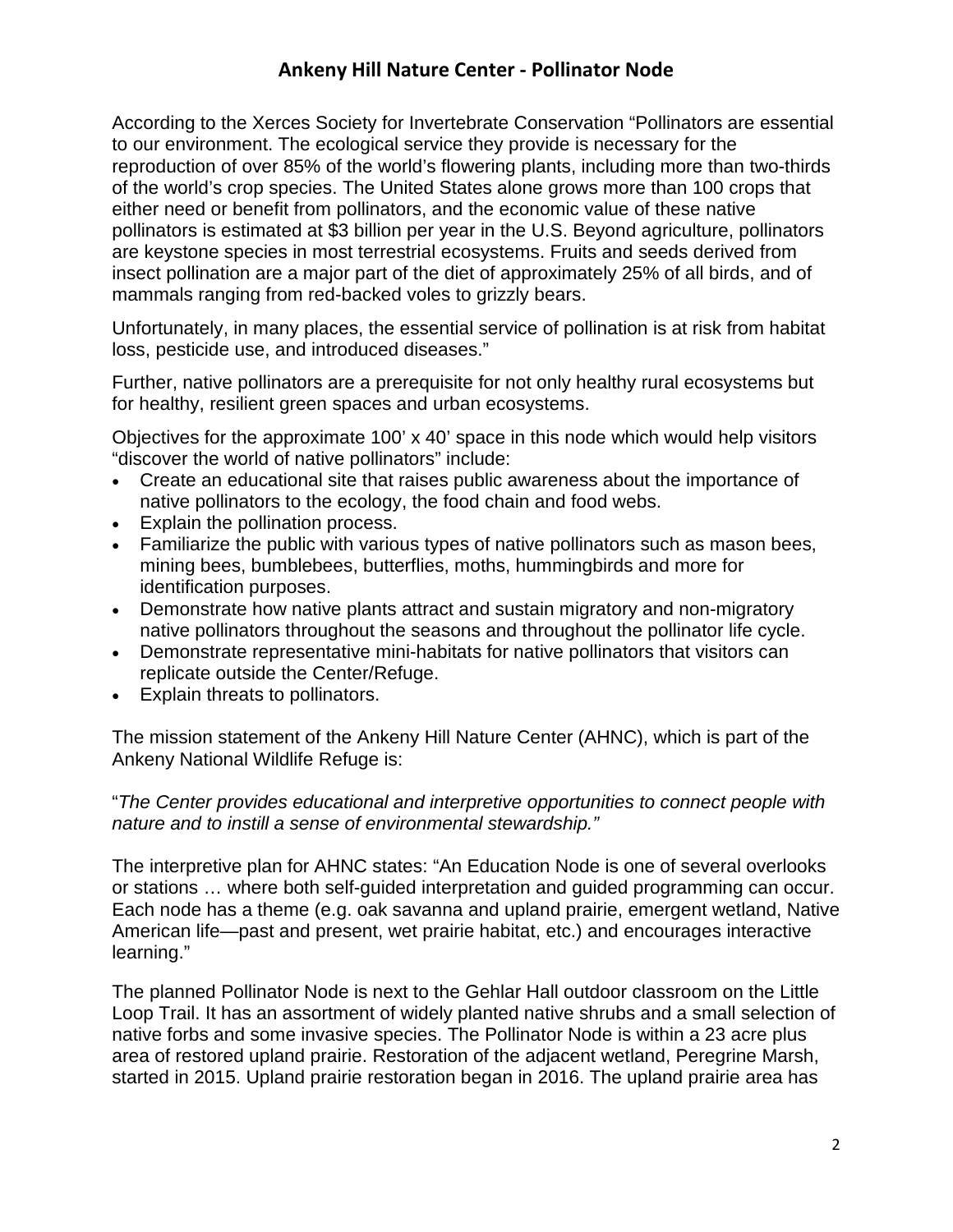been seeded and planted with native trees, shrubs and forbs. Beyond that is the rest of the Refuge and surrounding farms and homes.

Options for the Pollinator Node include:

A demonstration of how to prepare land/soil for pollinator habitat. In this case and in many cases this involves dealing with existing native plants, plus non-native and invasive plants. This could include demonstration subplots (7-25 sq ft) within the node that demonstrate how someone might prepare a space in a yard or community space for native plants. Informational/educational signs and materials would explain what is taking place in each subplot. To inhibit and/or remove unwanted plants subplots would possibly demonstrate:

- The use of the same chemical fallow process used in the broader upland prairie restoration. The chemical fallow site preparation was 2 years of site preparation prior to seeding with one herbicide application each fall and spring.
- The use of black and/or clear plastic to reduce weeds. Black plastic reduces light and reduces weed growth. The weeds starve without sunlight. Clear plastic raises soil temperature which will kill weeds, pathogens and fungi.
- The use of an organic mulch of 2 to 4 inches of wood chips to keep weeds under control. They also improve soil as they break down.
- Hand weeding, with or without the use of hand tools such as a hoe, a small hand cultivator, a dandelion digger or Hori Hori gardening knives.

Demonstration pollinator subplots which contain food (native plants), habitat and representative nesting and overwintering sites for the following types of native pollinators:

- Bumblebees
- Sweat bees
- Mining bees and other ground nesting bees
- Mason bees and other tube nesting bees
- Monarch butterflies, other butterflies, moths, and other night time pollinators
- Hummingbirds

The area of two other subplots would have general information about native pollinators, differentiating them from the honeybee, introducing the wider pollinator population (wasps, flies, beetles, etc.) and how to tell them apart. One of these subplots would contain the oak stump and describe the value of snags to pollinators.

As much of the Pollinator Node as possible would be demonstration subplots, leaving enough room for wood-chip covered paths for visitors to explore, engage and learn about native pollinators. After leaving room for wending paths, interpretive signs, and interactive displays, each of the eight pollinator specific/general subplots could average approximately. 250-300 square ft.

The size of the subplots could vary. For example, because hummingbirds and bumblebees are strong fliers and can access resources for a great distance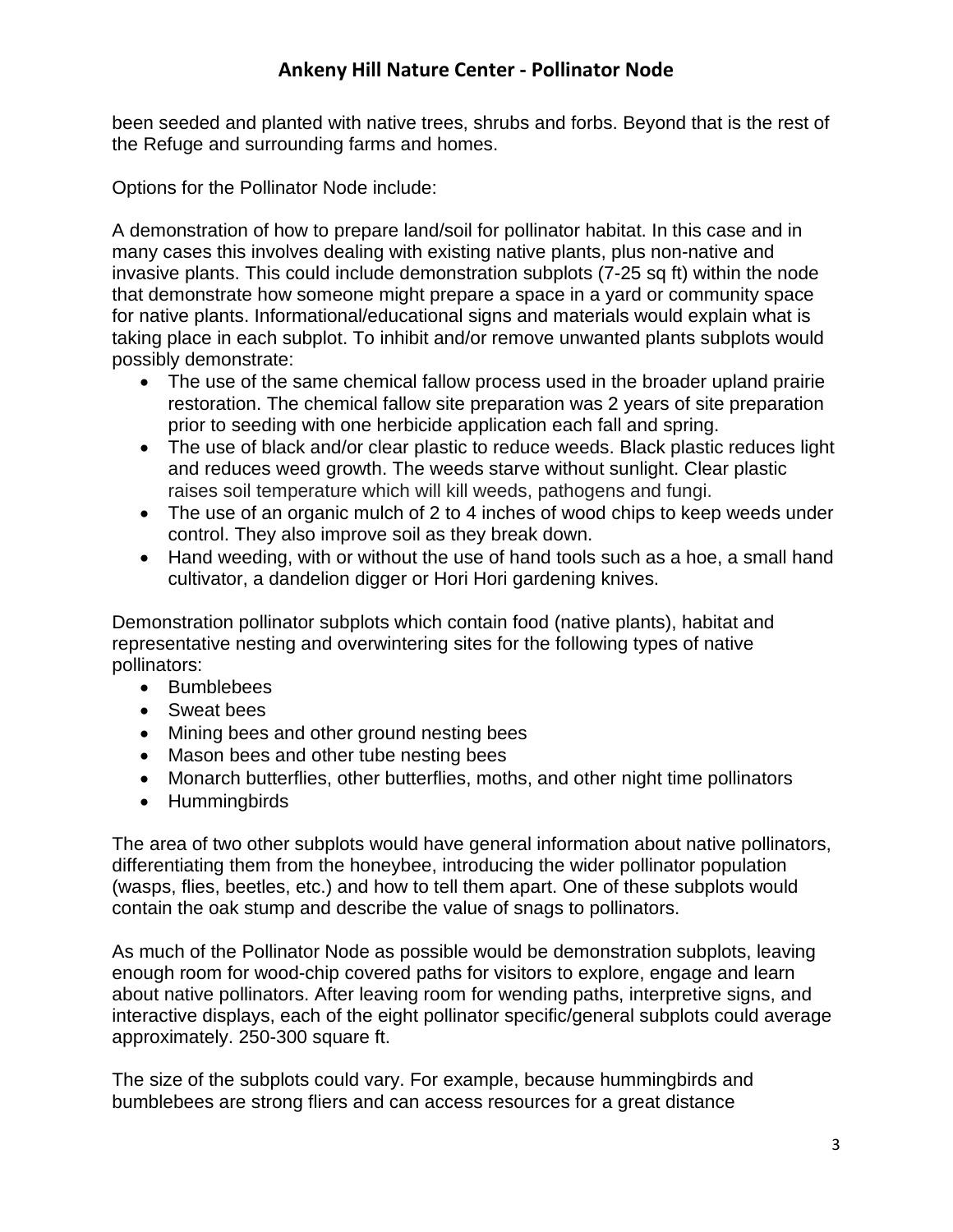(bumblebees may commonly forage up to 5 km or 3 miles from their nest). The size of these plots may focus on behavior, habitat and nesting areas and have fewer immediate floral resources. This could be used to highlight resources in the areas surrounding the Pollinator Node and likewise make the point that even a small space in an urban environment can be part of a green corridor with food and nesting resources for native pollinators.

According to the Oregon State University Extension Service: "A great variety of pollinating insects make their homes in urban landscapes of the Pacific Northwest. These include hundreds of different species of bees, butterflies, moths and flies. In fact, the gardens and backyards of urban environments can be as rich in insect life as wildland outside the city limits."

Initial informational/activity signs would be corrugated plastic. These would last 2-3 years and allow time for design modifications and to identify funding for more substantial 'kiosk' type information/activity stations. A prototype outdoor interactive interpretive/educational element will be developed for each pollinator type. Prototypes are expected to last 2-3 years and be replaced at the same time as the signage with more substantial materials. These self-guided elements may include:

- Oversized mason bee nest tubes that visitors can manipulate to see the progression of life stages.
- See through containers, some of which can be 'discovered' and lifted out of the ground to show replica ground nesting bees and their nests.
- A bumblebee station that includes a sound component to emphasize the importance of buzz pollination.

Self-guided elements may be supplemented with volunteer/staff led programs and activities.

The goal is to have at least 16-20 plant species throughout the Pollinator Node that have specific appeal for certain pollinators and are in bloom throughout the growing season. There are already many native shrubs in the Pollinator Node that are attractive to pollinators. Certain plant species, which may also provide food for adult pollinators, will be included as host plants for native butterflies and moths. An example is the showy milkweed, the host plant for the monarch butterfly.

Many plants attract multiple kinds of pollinators. The following list of native plants that are already acceptable at the Center show some pollinator preferences and are candidates for the Pollinator Node. Other plants may be identified and submitted to Refuge Management for approval.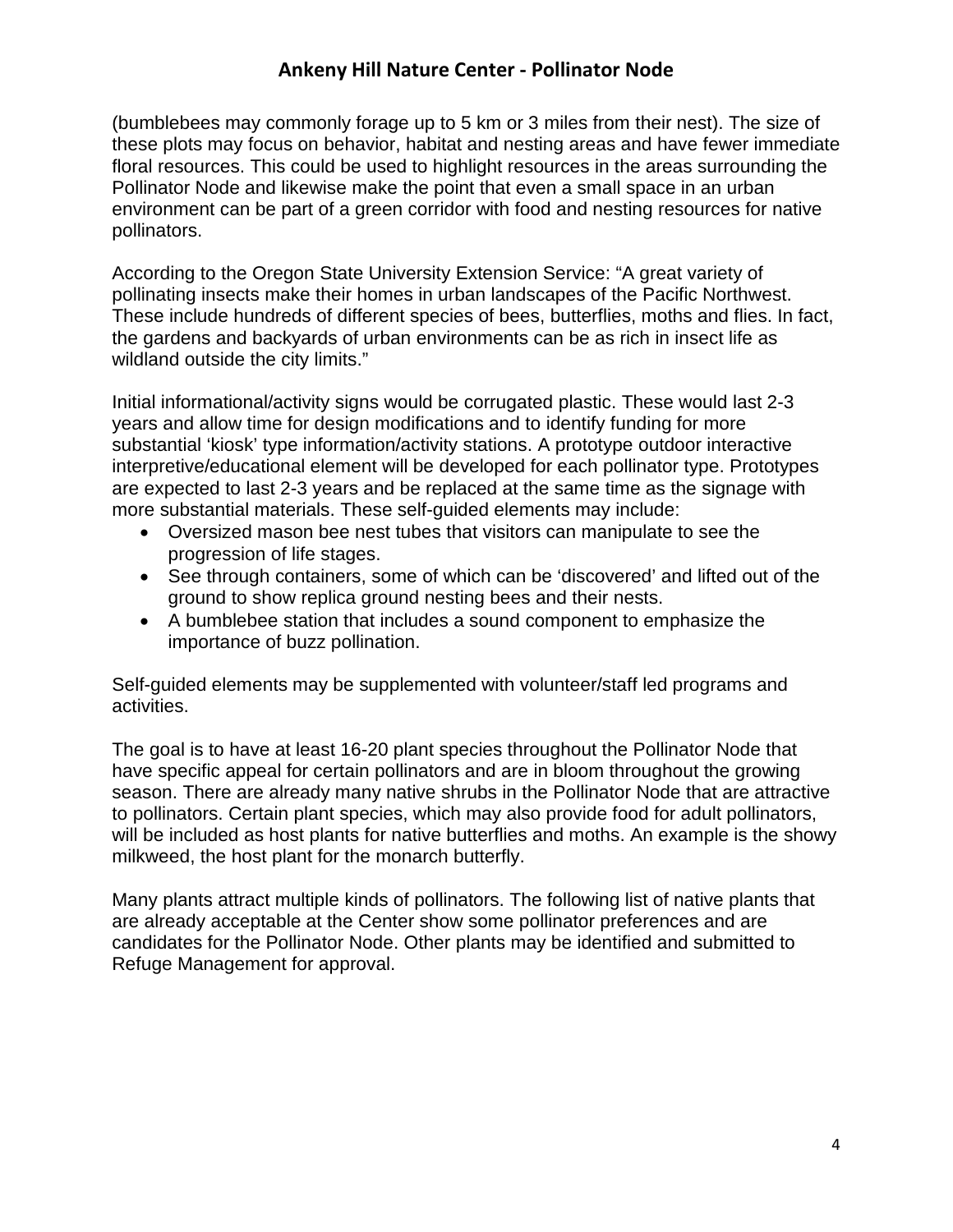|                       | Mason | <b>Bumble</b> | Mining      |                    | Sweat       | Hummingbird |
|-----------------------|-------|---------------|-------------|--------------------|-------------|-------------|
| <b>Plant Name</b>     | bees  | bees          | <b>Bees</b> | <b>Butterflies</b> | <b>Bees</b> |             |
| <b>Bleeding Heart</b> |       | 1             |             |                    |             | 1           |
| Globe gilia           | 1     |               |             |                    |             |             |
| Wild geranium         | 1     |               |             |                    |             |             |
| American              |       |               |             |                    |             |             |
| Goldenrod             |       |               |             |                    |             |             |
| Hall's Aster          |       | 1             |             |                    |             |             |
| Gumweed               |       |               |             |                    | 1           |             |
| <b>Common Self</b>    |       |               |             |                    |             |             |
| heal                  |       | 1             |             |                    |             |             |
| Lupine                |       |               |             |                    |             |             |
| (riverbank?)          |       |               |             |                    |             |             |
| Oregon                |       |               |             |                    |             |             |
| Geranium              |       |               |             |                    |             |             |
| <b>Showy Milkweed</b> |       |               |             |                    |             |             |
| Sunflower (sp?)       |       | 1             |             |                    |             |             |
| Penstemon             |       |               |             | 1                  |             |             |
| Willow (pussy         |       |               |             |                    |             |             |
| willow or?)           |       |               |             |                    |             |             |
| Meadow                |       |               |             |                    |             |             |
| Checkermallow         |       |               |             |                    |             |             |

This project includes:

- Preparing the 8 demonstration pollinator subplots with plant in pots and/or in the ground.
- Establishing demonstration soil preparation areas.
- Developing and installing interpretive/educational signage and outdoor interactive interpretive/education elements and relevant supplemental materials for each pollinator subplot.
- Creating full color informational flyers/brochures for planting (includes bloom time calendar).
- Creating full color activity flyers/booklets/brochures.